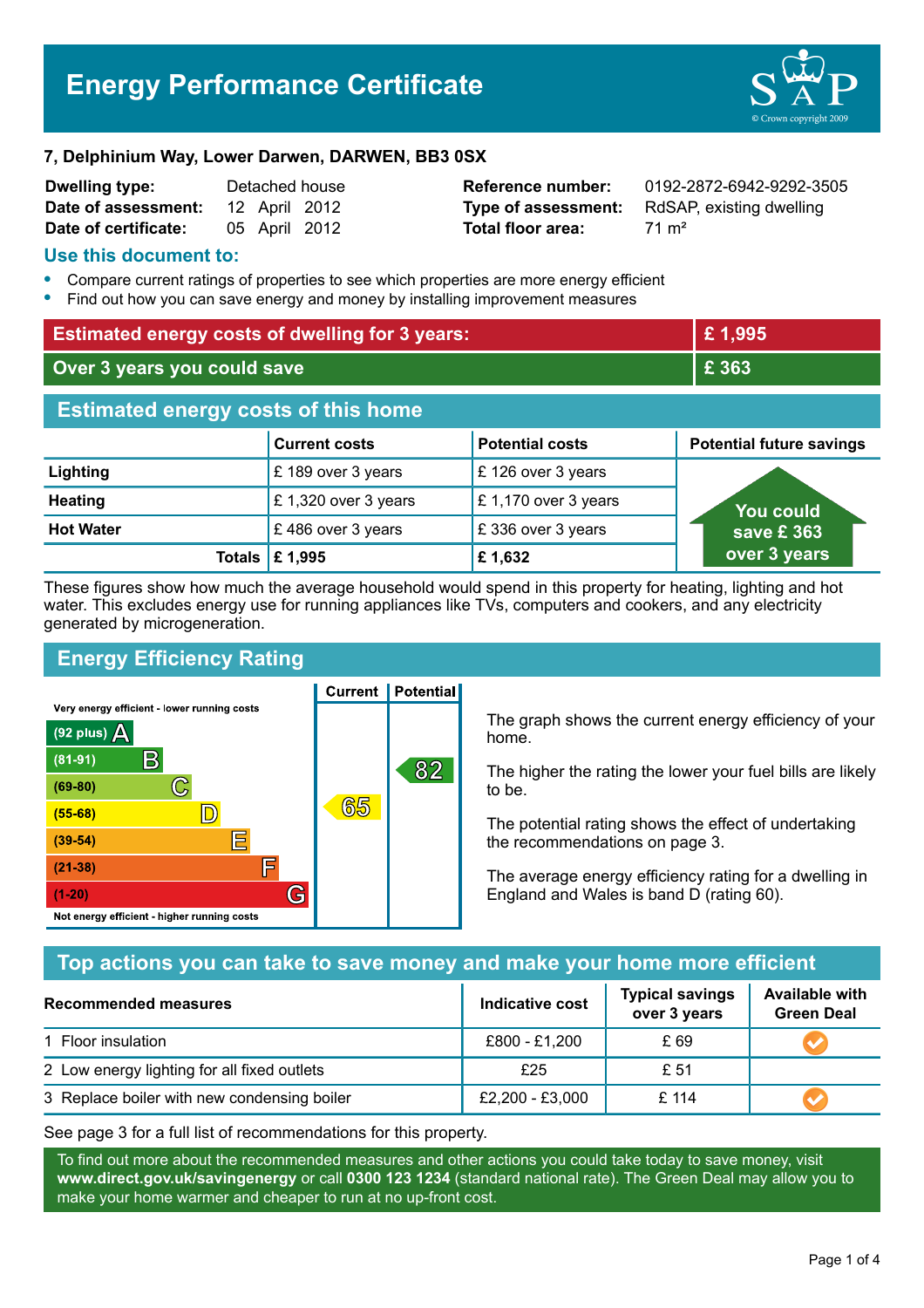### **Summary of this home's energy performance related features**

| <b>Element</b>        | <b>Description</b>                          | <b>Energy Efficiency</b> |
|-----------------------|---------------------------------------------|--------------------------|
| Walls                 | Cavity wall, as built, insulated (assumed)  | ★★★★☆                    |
| Roof                  | Pitched, 150 mm loft insulation             | ★★★★☆                    |
| Floor                 | Solid, limited insulation (assumed)         |                          |
| <b>Windows</b>        | Fully double glazed                         | ★★★★☆                    |
| Main heating          | Boiler and radiators, mains gas             | ★★★★☆                    |
| Main heating controls | Programmer, room thermostat and TRVs        | ★★★★☆                    |
| Secondary heating     | Room heaters, mains gas                     |                          |
| Hot water             | From main system, no cylinder thermostat    | ★★★☆☆                    |
| Lighting              | Low energy lighting in 50% of fixed outlets | ★★★★☆                    |

Current primary energy use per square metre of floor area: 226 kWh/m² per year

The assessment does not take into consideration the physical condition of any element. 'Assumed' means that the insulation could not be inspected and an assumption has been made in the methodology based on age and type of construction.

### **Low and zero carbon energy sources**

Low and zero carbon energy sources are sources of energy that release either very little or no carbon dioxide into the atmosphere when they are used. Installing these sources may help reduce energy bills as well as cutting carbon. There are none provided for this home.

## **Opportunity to benefit from a Green Deal on this property**

The Green Deal may enable owners and occupiers to make improvements to their property to make it more energy efficient. Under a Green Deal, the cost of the improvements is repaid over time via a credit agreement. Repayments are made through a charge added to the electricity bill for the property. To see which improvements are recommended for this property, please turn to page 3. You can choose which improvements you want to install and ask for a quote from an authorised Green Deal provider. They will organise installation by an authorised Green Deal installer. If you move home, the responsibility for paying the Green Deal charge under the credit agreement passes to the new electricity bill payer.

For householders in receipt of income-related benefits, additional help may be available.

To find out more, visit **www.direct.gov.uk/savingenergy** or call **0300 123 1234**.

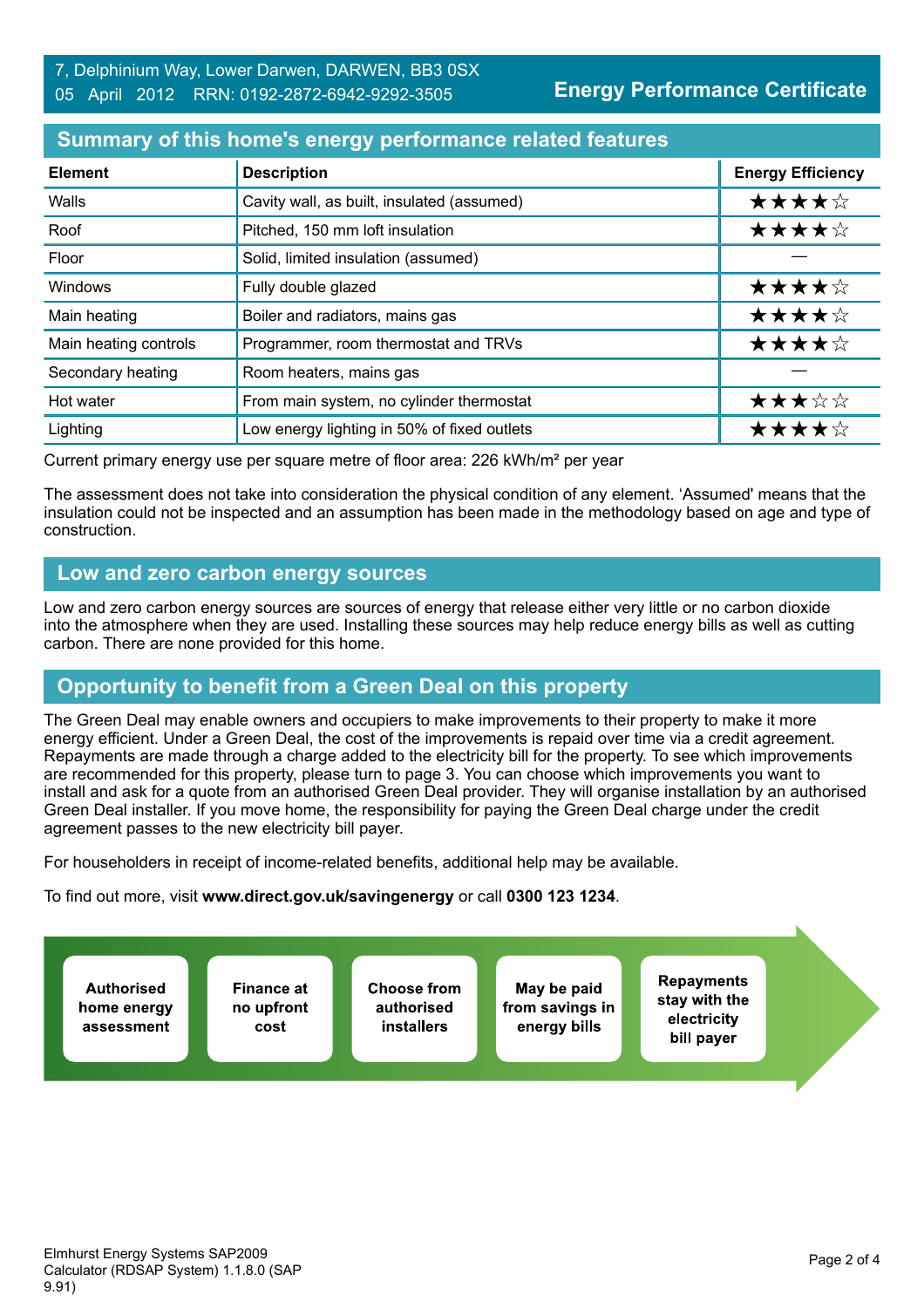#### 7, Delphinium Way, Lower Darwen, DARWEN, BB3 0SX 05 April 2012 RRN: 0192-2872-6942-9292-3505

## **Recommendations**

The measures below will improve the energy performance of your dwelling. The performance ratings after improvements listed below are cumulative; that is, they assume the improvements have been installed in the order that they appear in the table. Further information about the recommended measures and other simple actions you could take today to save money is available at **www.direct.gov.uk/savingenergy**. Before installing measures, you should make sure you have secured the appropriate permissions, where necessary. Such permissions might include permission from your landlord (if you are a tenant) or approval under Building Regulations for certain types of work.

Measures with a green tick are likely to be fully financed through the Green Deal since the cost of the measures should be covered by the energy they save. Additional support may be available for homes where solid wall insulation is recommended. If you want to take up measures with an orange tick  $\bullet$ , be aware you may need to contribute some payment up-front.

| <b>Recommended measures</b>                  | <b>Indicative cost</b> | <b>Typical savings</b><br>per year | <b>Rating after</b><br>improvement | <b>Green Deal</b><br>finance |
|----------------------------------------------|------------------------|------------------------------------|------------------------------------|------------------------------|
| Floor insulation                             | £800 - £1,200          | £ 23                               | <b>D66</b>                         |                              |
| Low energy lighting for all fixed outlets    | £25                    | £ 17                               | <b>D67</b>                         |                              |
| Replace boiler with new condensing<br>boiler | £2,200 - £3,000        | £ 38                               | C70                                |                              |
| Solar water heating                          | £4,000 - £6,000        | £27                                | C71                                |                              |
| Solar photovoltaic panels, 2.5 kWp           | £9,000 - £14,000       | £ 205                              | <b>B82</b>                         |                              |

#### **Alternative measures**

There are alternative measures below which you could also consider for your home.

**•** Micro CHP